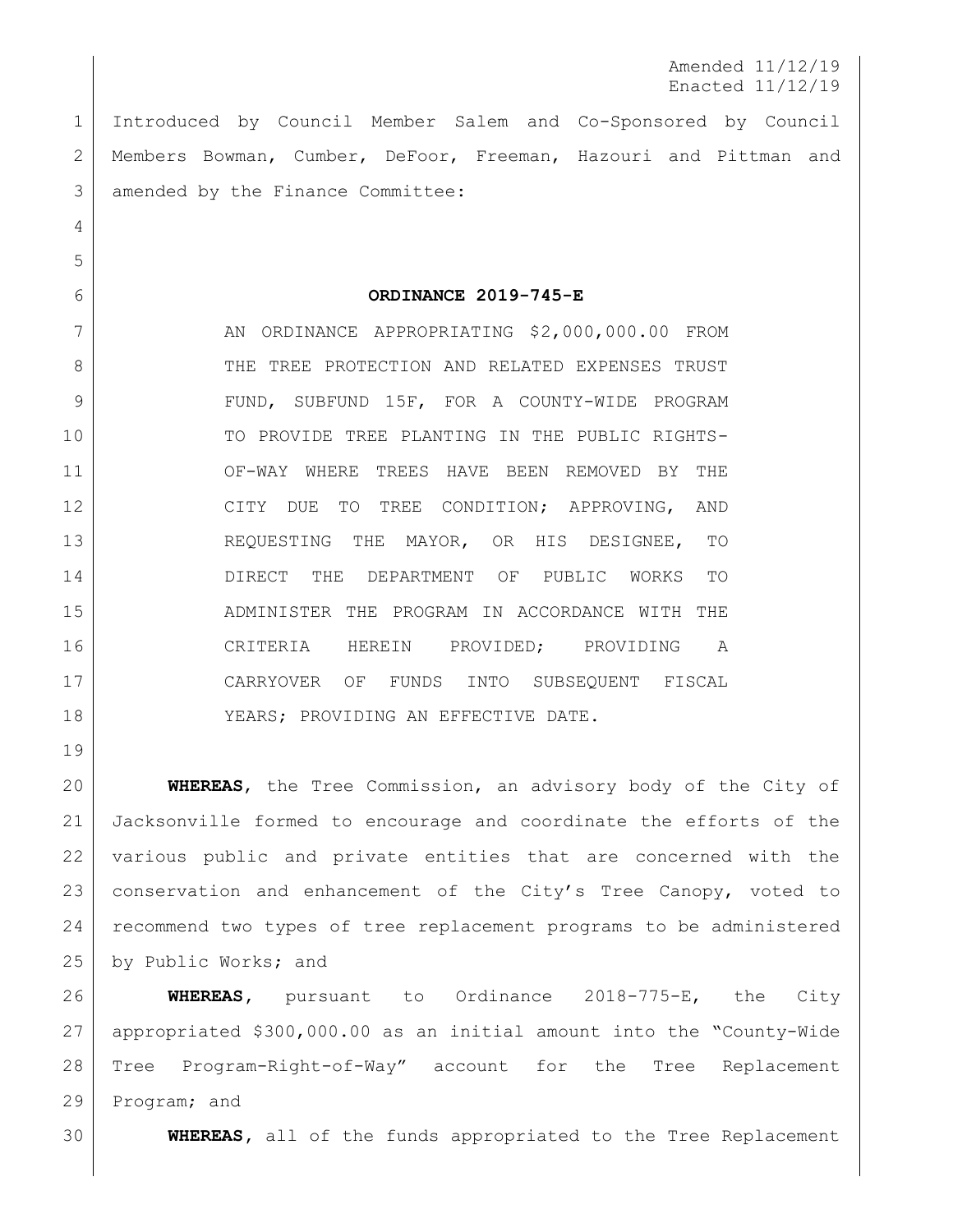## Amended 11/12/19

 Program have been expended or allocated to ongoing projects to 2 replace trees within the rights-of-way in Duval County; now 3 therefore

**BE IT ORDAINED** by the Council of the City of Jacksonville:

 **Section 1. Appropriation for Tree Replacement Program.** For the 2019-2020 fiscal year, within the City's budget, there are hereby appropriated the indicated sum(s) from the account(s) listed in subsection (a) to the account(s) listed in subsection (b):

 (The account information is attached hereto as **Exhibit 1**, and incorporated herein by this reference)

(a) Appropriated from:

13 See attached **Exhibit 1** \$2,000,000.00

(b) Appropriated to:

15 See attached **Exhibit 1** \$2,000,000.00

 (c) **Explanation of the appropriation** – The funding above is 17 to provide \$2,000,000.00 from the Tree Protection and 18 Related Expenses Trust Fund, Subfund 15F, to the County- Wide Tree Program-Right-of-Way, for a county-wide right-20 of-way tree replacement program, to be administered by 21 the Department of Public Works.

 **Section 2. Purpose.** The purpose of the appropriation in Section 1 is to provide an additional \$2,000,000.00 for the tree replacement program initiated by Ordinance 2018-775-E (the "Tree Replacement Program"), to plant trees within public rights-of-way and parks in Duval County. The Tree Replacement Program funds will be expended in this way: When a tree within the public right-of- way or park is damaged, dead, in impending decline, or becomes a hazard to the public health, safety and welfare, the Department of Public Works may use Subfund 15F to remove and replace said tree, so long as